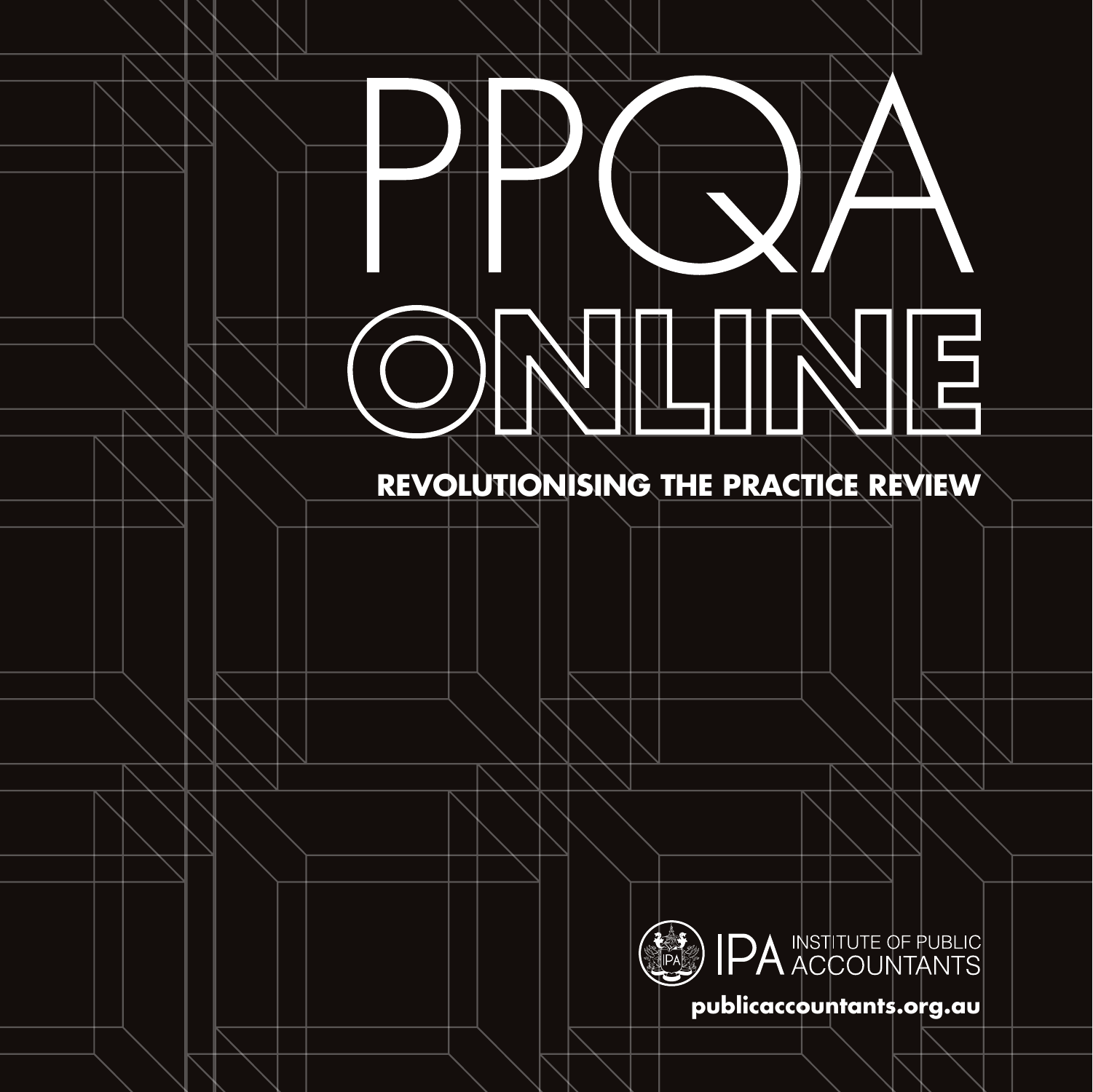## **FEATURES AND BENEFITS – MUTUALLY BENEFICIAL**

| <b>FEATURES</b>                                                                                                                                      | <b>BENEFITS</b>                                                                                                                     |
|------------------------------------------------------------------------------------------------------------------------------------------------------|-------------------------------------------------------------------------------------------------------------------------------------|
| <b>CENTRAL DATA</b><br><b>STORAGE.</b>                                                                                                               | Enables aggregated reports<br>with greater capacity to<br>interrogate data.                                                         |
| <b>ENHANCED RESEARCH</b><br>CAPACITY.                                                                                                                | Improves data quality and<br>access.                                                                                                |
| <b>IMPROVED REPORTING.</b>                                                                                                                           | More accurate and<br>timely reporting to IFAC,<br>government, regulators and<br>boards. Helps to create a<br>culture of compliance. |
| <b>IDENTIFIES TRENDS</b><br><b>AND NEEDS.</b>                                                                                                        | Enables accurate analysis<br>of members' needs and<br>identifies emerging<br>problem areas.                                         |
| <b>ENABLES</b><br><b>BENCHMARKING AT</b><br>LOCAL, NATIONAL<br><b>AND INTERNATIONAL</b><br>LEVELS, AGAINST<br><b>RECOGNISED</b><br><b>STANDARDS.</b> | Improves professionalism<br>of members.                                                                                             |
| <b>PROVIDES AN ONLINE</b><br><b>BUSINESS DIAGNOSTIC</b><br><b>PROCESS FOR</b><br>MEMBERS, PRACTICES<br>AND CLIENTS.                                  | <b>Enables members to review</b><br>their practices regularly.                                                                      |
| <b>TIME EFFICIENT -</b><br><b>ENDUCES FROM AN<br/>AVERAGE OF 5 HOURS<br/>TO 90 MINUTES.</b>                                                          | Enables members to increase<br>their billable hours.                                                                                |
| <b>COST SAVINGS.</b>                                                                                                                                 | Drives cost effective<br>organisational efficiencies<br>for members and<br>professional bodies.                                     |
| <b>THE PROCESS IS</b><br><b>MODULAR AND</b><br><b>SCALABLE.</b>                                                                                      | Makes it adaptable to<br>different jurisdictions and<br>circumstances.                                                              |

WORLD-FIRST **REVOLUTIONARY** ADVANCED

**PIONAL BREAKING** EFICIAL **WORLD-FIR**S **AUTUALLY-BENEFICI**<br>**PIONEERING GROUND-BREAKING**<br>The required to undergo a Pu **EAKING** INNOVATIV some cases knowledge in specific areas of practice. EFICIAL **WORLD-FIR**ST **REVOLUTION** PIONEERING **GROU** PPQA ONLINE – *I* **EAKING** INNOVATIV safe, secure and contiactive **Mustangly** GROUND-BREAKING **Internative Active IARY** ADVANCED **PI** the rigour and professionalism of Australian *i* **BENOLUTION Federation of Accountants." PIONEERING** GROUND-BREAKING **INNOVATIVE**  Professional Standards Councils. EFICIAL **WORLD-FIR**ST **REVOLUTION** PIONEERING **GROU**I INNOVATIVE **MUTUALLY-BENEFICIAL** WORLD-FIRST

Answers are scaled and given different weightings; which results in an assessment ranging from the member needing help through to being totally capable in the specific area.

**ADVANCED PI** regular basis. In Australia the PPQA review ensures that all public accountants meet **NOVATIVE** MUTUAL professional and ethical standards including the Code of Ethics, conformity with<br>Consequential assurance and qualities standards, terms of engagement, dealing w TIONARY **ADVANCE PIONEERING COMMANCE PIONEERING CONTAINS PIONEERING CONTAINS PIONEERING CONTAINS PIONEERING CONTAINS PIONEERING CONTAINS PIONEERING CONTAINS PIONEERING CONTAINS PIONEERING CONTAINS PIONE** Institute of Public Accountant (IPA) members who hold a Public Practice Certificate are required to undergo a Public Practice Quality Assurance (PPQA) review on a accounting, assurance and auditing standards, terms of engagement, dealing with

**BENOLUTION The International Federation of Accountants (IFAC),** *Statement of Member* $\overline{\text{R}}$ GROUND-BREAKING <sup>Obligations I Quality Assurance, requires member bodies to underta<br>assurance activities and to report on these in the annual action plan.</sup> *Obligations 1 Quality Assurance*, requires member bodies to undertake quality

 $\textrm{FINARY}$  **ADVANCE** PPQA Online was developed with the assistance of our technology partners and is WORLD-FIRST **REVOL** Star Initiative program administered by the Professional Standards Councils. safe, secure and confidential. It was launched in November 2011 and has been continually enhanced with the assistance of the Australian Government through the

# **PPQA ONLINE – IMPROVING EFFICIENCY AND EFFECTIVENESS**

PPQA Online is a rigorous assessment that consists of three parts.

#### PART ONE – MEMBERS

EFICIAL **WORLD-FIR!**<br>PLON IFFOIN IQ **CRANT** *provided a Star Grant for the development of the* PIONEERING **GROU** *provided a sign client for the development of the* **AUTUALLY-BENEFICI** can have an increased level of confidence in **NOVATIVE** MUTUAL *accountants. This new initiative will not only*<br>set new professional and ethical standards for **FIONARY ADVANCE** *practising public accountants, it has also gained* **EAKING** INNOVATIV *international recognition from the International "The Professional Standards Councils have accountants. This new initiative will not only Federation of Accountants."* 

Members complete the review online at their discretion and are required to answer questions relating to the running of their practice, compliance with ethical and professional standards and other regulatory requirements. It has been designed to be modular and scalable making it adaptable to different jurisdictions and circumstances.

### PART TWO – REVIEWERS

Reviewers review the answers of the member online. They are able to conduct desk audits and then conduct more targeted, efficient and effective field audits where needed.

### PART THREE – PROFESSIONAL BODY

The professional body can monitor the quality assurance process of members and reviewers. The professional body can access the data to conduct trends and needs analysis in real time; thereby providing improved and targeted services to members and the profession. Reports compiled for government, IFAC, regulators and boards are more informative and accurate.

# **PPQA ONLINE – A WORLD-FIRST INNOVATION**

**INNOVALLY-BENEFICI** Quality assurance reviews can be onerous and time consuming for accountants. **EXPORT ADVANCED PIONE CONSUMING AGROUND-** innovative, yet simple to understand, online process that has increased our ability **NOVATIVE** MUTUAL to monitor adherence to our professional and ethical requirements. In seeking to reduce this burden we developed the PPQA review online; an

Madeleine Ogilvie, Star Grants Committee Chair,